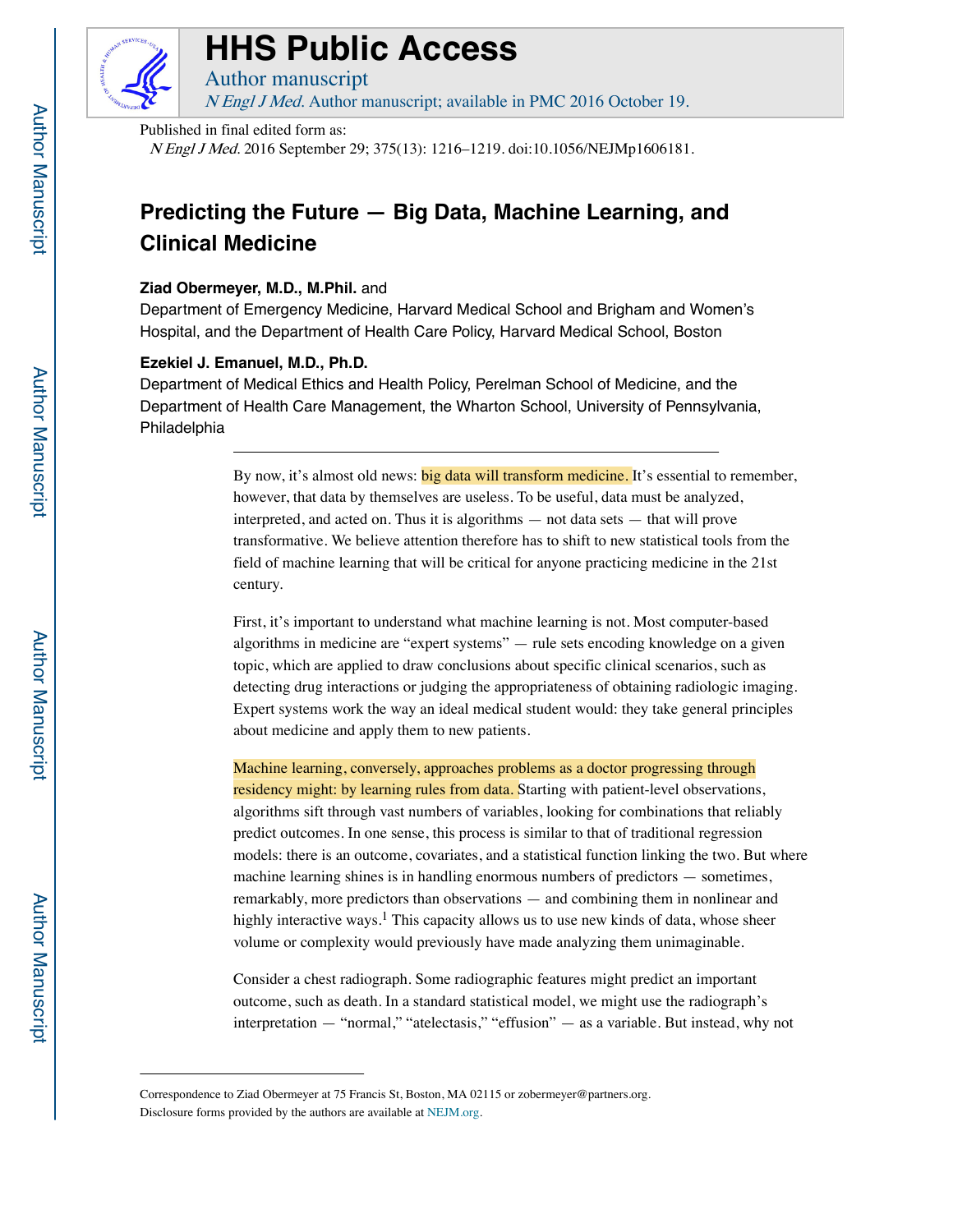Obermeyer and Emanuel Page 2

let the data speak for themselves? Leveraging dramatic advances in computational power, digital pixel matrices underlying radiographs become millions of individual variables. Algorithms then go to work, clustering pixels into lines and shapes and ultimately learning contours of fracture lines, parenchymal opacities, and more. Even traditional insurance claims data can take on a new life: diagnostic codes trace an intricate, dynamic picture of patients' medical histories, far richer than the static variables for coexisting conditions used in standard statistical models.

Of course, letting the data speak for themselves can be problematic. Algorithms might "overfit" predictions to spurious correlations in the data; multicollinear, correlated predictors could produce unstable estimates. Either possibility can lead to overly optimistic estimates of model accuracy and exaggerated claims about real-world performance. These concerns are serious and must be addressed by testing models on truly independent validation data sets, from different populations or periods that played no role in model development. In this way, problems in the model-fitting stage, whatever their cause, will show up as poor performance in the validation stage. This principle is so important that in many data science competitions, validation data are released only after teams upload their final algorithms built on another, publicly available data set.

Another key issue is the quantity and quality of input data. Machine learning algorithms are highly "data hungry," often requiring millions of observations to reach acceptable performance levels.2 In addition, biases in data collection can substantially affect both performance and generalizability. Lactate might be a good predictor of risk of death, for example, but only a small, nonrepresentative sample of patients has their lactate level checked. Private companies spend enormous resources to amass high-quality, unbiased data to feed their algorithms, and existing data in electronic health records (EHRs) or claims databases need careful curation and processing before they are usable.

Finally, machine learning does not solve any of the fundamental problems of causal inference in observational data sets. Algorithms may be good at predicting outcomes, but predictors are not causes. $3$  The usual common-sense caveats about confusing correlation with causation apply; indeed, they become even more important as researchers begin including millions of variables in statistical models.

Machine learning has become ubiquitous and indispensible for solving complex problems in most sciences. In astronomy, algorithms sift through millions of images from telescope surveys to classify galaxies and find supernovae. In biomedicine, machine learning can predict protein structure and function from genetic sequences and discern optimal diets from patients' clinical and microbiome profiles. The same methods will open up vast new possibilities in medicine. A striking example: algorithms can read cortical activity directly from the brain, transmitting signals from a paralyzed human's motor cortex to hand muscles and restoring motor control.<sup>4</sup> These advances would have been unimaginable without machine learning to process real-time, high-resolution physiological data.

Increasingly, the ability to transform data into knowledge will disrupt at least three areas of medicine.

N Engl J Med. Author manuscript; available in PMC 2016 October 19.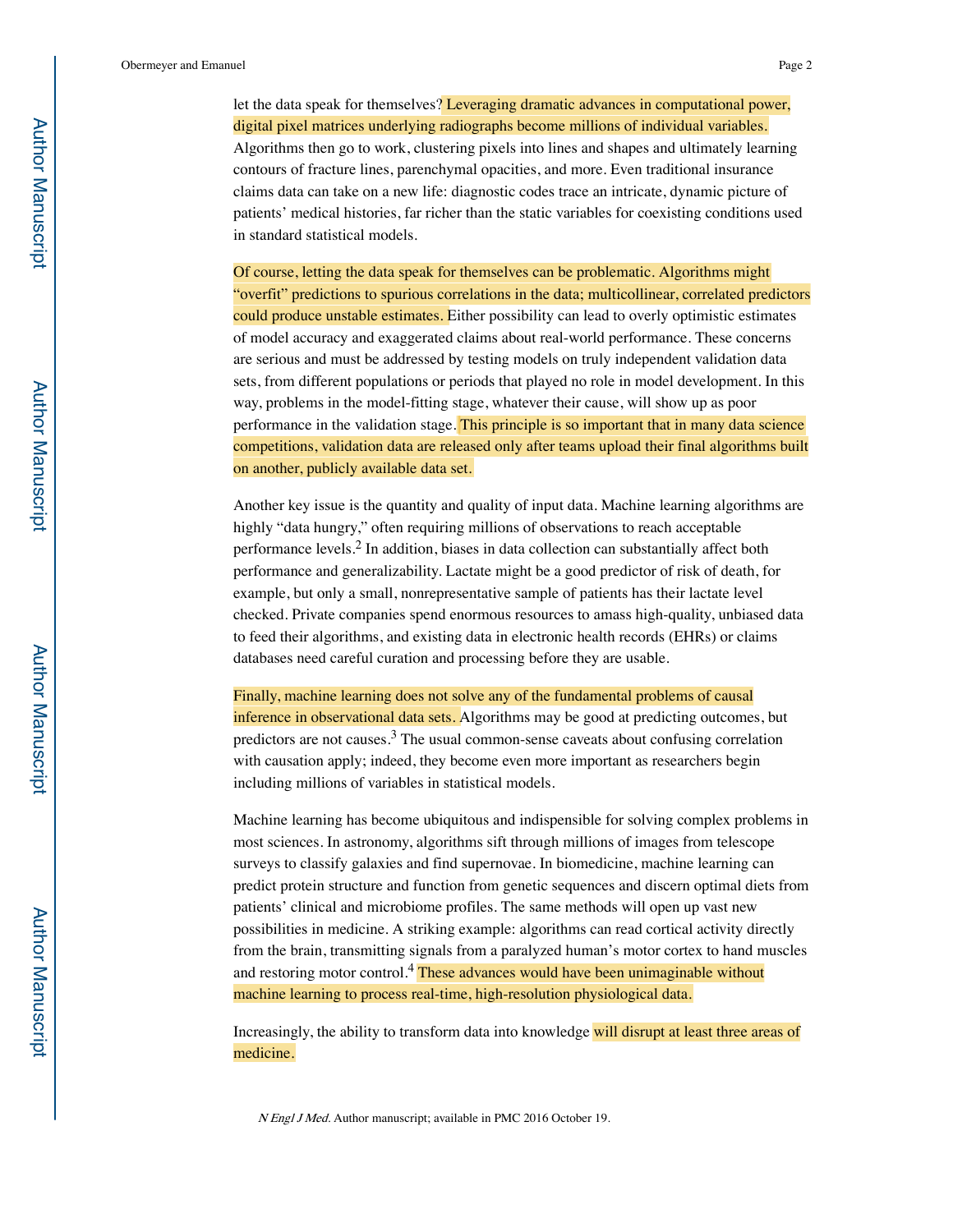Obermeyer and Emanuel Page 3

First, machine learning will dramatically improve prognosis. Current prognostic models (e.g., the Acute Physiology and Chronic Health Evaluation [APACHE] score and the Sequential Organ Failure Assessment [SOFA] score) are restricted to only a handful of variables, because humans must enter and tally the scores. But data could instead be drawn directly from EHRs or claims databases, allowing models to use thousands of rich predictor variables. Does doing so lead to better predictions? Early evidence from our own ongoing work, using machine learning to predict death in patients with metastatic cancer, provides some indication: we can precisely identify large patient subgroups with mortality rates approaching  $100\%$  and others with rates as low as  $10\%$ . Predictions are driven by finegrained information cutting across multiple organ systems: infections, uncontrolled symptoms, wheelchair use, and more. Better estimates could transform advance care planning for patients with serious illnesses, who face many agonizing decisions that depend on duration of survival. We predict that prognostic algorithms will come into use in the next 5 years — although prospective validation will necessarily take several more years of data collection.

Second, machine learning will displace much of the work of radiologists and anatomical pathologists. These physicians focus largely on interpreting digitized images, which can easily be fed directly to algorithms instead. Massive imaging data sets, combined with recent advances in computer vision, will drive rapid improvements in performance, and machine accuracy will soon exceed that of humans. Indeed, radiology is already part-way there: algorithms can replace a second radiologist reading mammograms<sup>5</sup> and will soon exceed human accuracy. The patient-safety movement will increasingly advocate use of algorithms over humans — after all, algorithms need no sleep, and their vigilance is the same at 2 a.m. as at 9 a.m. Algorithms will also monitor and interpret streaming physiological data, replacing aspects of anesthesiology and critical care. The timescale for these disruptions is years, not decades.

Third, machine learning will improve diagnostic accuracy. A recent Institute of Medicine report drew attention to the alarming frequency of diagnostic errors and the lack of interventions to reduce them. Algorithms will soon generate differential diagnoses, suggest high-value tests, and reduce overuse of testing. This disruption will be slower to develop, over the next decade, for three reasons: first, the gold standard for diagnosis is unclear in many conditions (e.g., sepsis, rheumatoid arthritis) — unlike binary judgments in radiology or pathology (e.g., malignant or benign) — making it harder to train algorithms. Second, high-value EHR data are often stored in unstructured formats that are inaccessible to algorithms without layers of preprocessing. Finally, models need to be built and validated individually for each diagnosis.

Clinical medicine has always required doctors to handle enormous amounts of data, from macro-level physiology and behavior to laboratory and imaging studies and, increasingly, " omic" data. The ability to manage this complexity has always set good doctors apart. Machine learning will become an indispensable tool for clinicians seeking to truly understand their patients. As patients' conditions and medical technologies become more complex, its role will continue to grow, and clinical medicine will be challenged to grow with it. As in other industries, this challenge will create winners and losers in medicine. But

N Engl J Med. Author manuscript; available in PMC 2016 October 19.